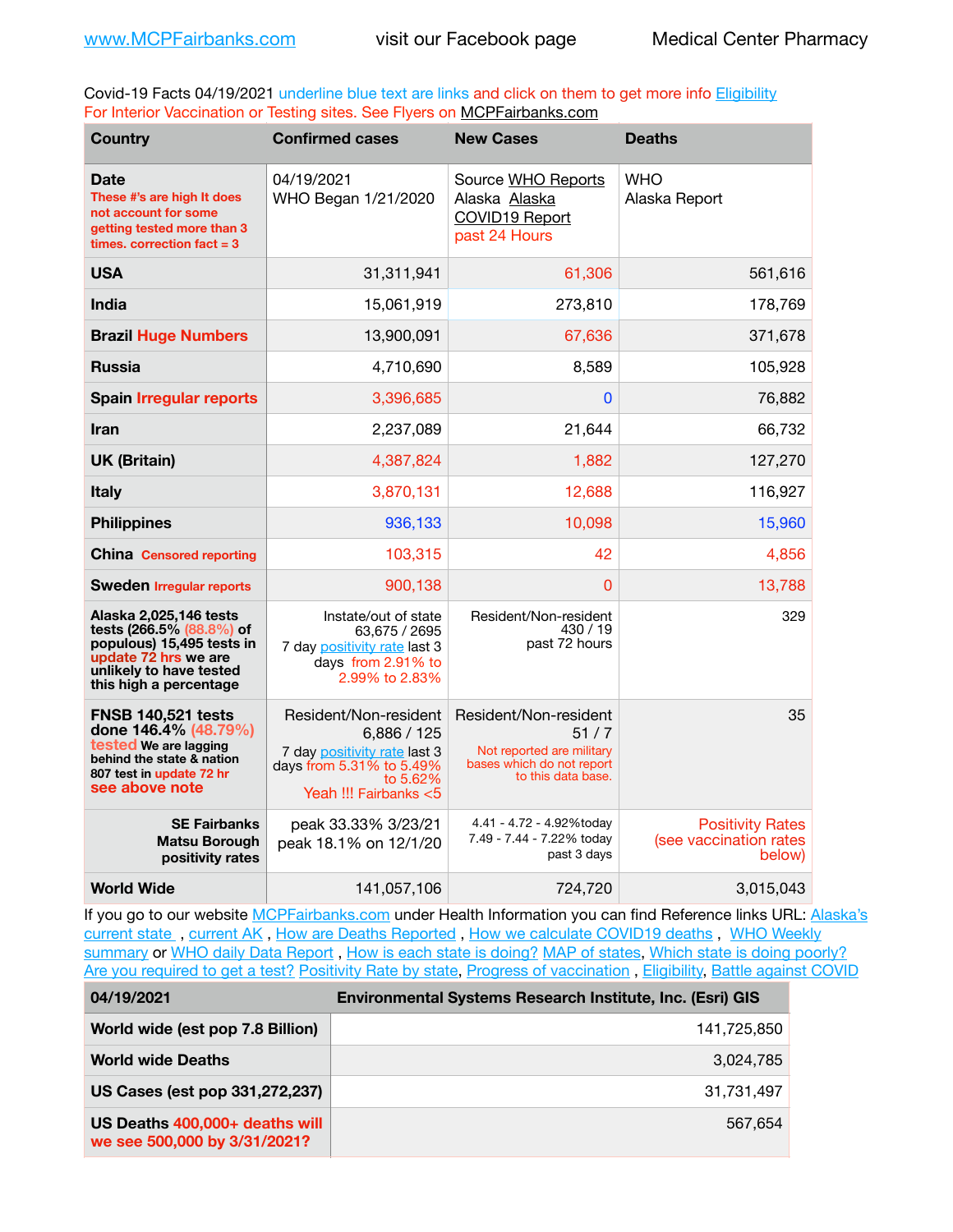## FDA has recommended a pause in the distribution of the Johnson and Johnson vaccine. Due to increase risks of blood thrombosis in young 18-48 y/o women.

Impact of COVID-19 on the US Healthcare system

Estimated US Population 331.3 million 191.7% (63.9%) have been tested (634.6 million) Estimated 5% of US population will test positive for Covid-19 16.56 million (currently 317 Million (9.59%) of population tested positive vs Alaska (8.38%) we have currently tested an est. 634.6 million based on 31.7 mill that have tested positive discount some of these numbers by 67% to account for multiple testing of same person.

If 8% will require hospitalization of the 16.56 million positive cases, we would need 1.325 million beds. Estimated by the American Hospital Association there are 800,000 staffed beds available.

The US has 2.8 hospital beds per 1000 our needs could be 56, China had 4.3, Italy 3.2, South Korea 12.3

The USNS Mercy and Comfort added 2,000 staffed beds, not ICU

Of these estimated to be admitted to ICU **860,000**, to ICU beds

 The Needs The US has 16,000 ICU beds we have 68,000-85,000 beds US could need 299,000 beds with ventilators  $\leq$ 16,000 ventilators

**Summation:** Estimated needs could be 1.325 million hospitalized beds for just COVID-19 patients alone. If

positives represents 5% of test run, then approximately 634.6 million have been tested, we have no idea how many tests have been run or how many multiple tests conducted on the same person, resulting in 31.7 million positive tests run with 567,654 with 1566 deaths in the past 72 hours, ave 2320/day. In AK, with 63,675 positive cases 8.38% of Alaska, 1,426 hospitalizations, and 329 deaths. Hospitalization rate is 2.24% of those that test positive, Death Rate 0.517% overall or 23.07% of those hospitalized. Those >60 y/o represent 15% of positive cases, yet represent 80% of deaths. 533,669 vaccines given equal approximately 239,930 (31.57%) completed series and 293,739 (38.65%) vaccinated once of population

Normal ICU stay 5-7 days, estimated ICU stay for COVID-19 2-3 weeks and they could tie up a ventilator for that length of time also, helping only 1/3 as many patients.

This is why we need to flatten the curve by social spacing and only essential travel.

Expected Death (these are just estimates based on other countries) if 5% of the US Population (16.56 million) test positive we are now at 29.137 million positive (8.8%) and if

1% die = 165,600 people

2% die = 311,200 people

3% die = 496,800 people

6% die = 993,600 people obviously we have passed the 1.325 million positive cases we are 29.137 million so if 5% of the US population (16.56 million) test positive and 6% of those die = 993,600 deaths if no vaccine, or if 3.09% (511,704) will die, but we are 104.8% of the way there in 52 weeks (1 year).

World wide death rate of positive tests actually 2.13%. The US is at 566,088 1.79% of those actually tested positive, that is 70% lower death rate than when we started in 3/2020 , started at 6%. But we are slipping Death % have gone from 1.67 to 1.82%. There are 7.8 Billion people in the world 331 million live in the US (4.2% of the world's population) 9.59% have tested positive. The US deaths represents 18.77% of the world's death numbers and 22.39% of worldwide confirmed cases.

In comparison to the flu in the US.

CDC Estimates. From 2010 to 2016, the flu-related death rate was between 12,000 and 56,000, with the highest season being 2012 to 2013 and the lowest being 2011 to 2012. Most deaths are caused by complications of the flu, including pneumonia or a secondary bacterial infection of the heart or brain. or 2,000 to 9,333 per year. In 2020 in the US has 19 million cases 180,000 hospitalized and 10,000 (0.052%) have died, typically it is 2% will die, compared to 1.79% with COVID19. 191.7% (US), 266.5% (Alaska), & 146.4% (Fbks) are still too few to protect us from future outbreaks. Experts feel that we need either need people to get infected with the virus and develop antibodies or get vaccinated to create immune antibodies to protect us, that we need >60% of the population to have positive antibody tests and preferably 70-90%, one expert felt they would not feel confident til >85% were positive, to give assurance (herd immunity) in order to go without masks and social distancing. NY City seems to have the highest number at 20%. Testing is so important. Currently we are testing at 45.83 Million tests per month. At this rate to test everyone once it will take 7.16 months or over 0.59 years. To test 3 times it would take 21.47 months or 1.77 years

The [Flu](https://lnks.gd/l/eyJhbGciOiJIUzI1NiJ9.eyJidWxsZXRpbl9saW5rX2lkIjoxMDMsInVyaSI6ImJwMjpjbGljayIsImJ1bGxldGluX2lkIjoiMjAyMTAyMjYuMzYwNDA3NTEiLCJ1cmwiOiJodHRwczovL3d3dy5jZGMuZ292L2ZsdS93ZWVrbHkvb3ZlcnZpZXcuaHRtIn0.ePMA_hsZ-pTnhWSyg1gHvHWYTu2XceVOt0JejxvP1WE/s/500544915/br/98428119752-l) (Influenza kills approximately 1-2% of those infected ([1.6% positivity in Alaska](http://dhss.alaska.gov/dph/Epi/id/SiteAssets/Pages/influenza/trends/Snapshot.pdf) zero deaths for flu), SARS killed 800 people total, COVID19 appears to kill 1.79% > 565,283 of those that test positive (9.59% of US COVID) or 0.19% less deadly than the flu and seems to be more contagious. (Seems to spread more readily) Flu [rates dropped from 300 to single digits this year](https://lnks.gd/l/eyJhbGciOiJIUzI1NiJ9.eyJidWxsZXRpbl9saW5rX2lkIjoxMDEsInVyaSI6ImJwMjpjbGljayIsImJ1bGxldGluX2lkIjoiMjAyMTAyMjYuMzYwNDA3NTEiLCJ1cmwiOiJodHRwOi8vZGhzcy5hbGFza2EuZ292L2RwaC9FcGkvaWQvUGFnZXMvaW5mbHVlbnphL2ZsdWluZm8uYXNweCJ9.oOe3nt2fww6XpsNhb4FZfmtPfPa-irGaldpkURBJhSo/s/500544915/br/98428119752-l) note the start of mask wearing impacted flu numbers.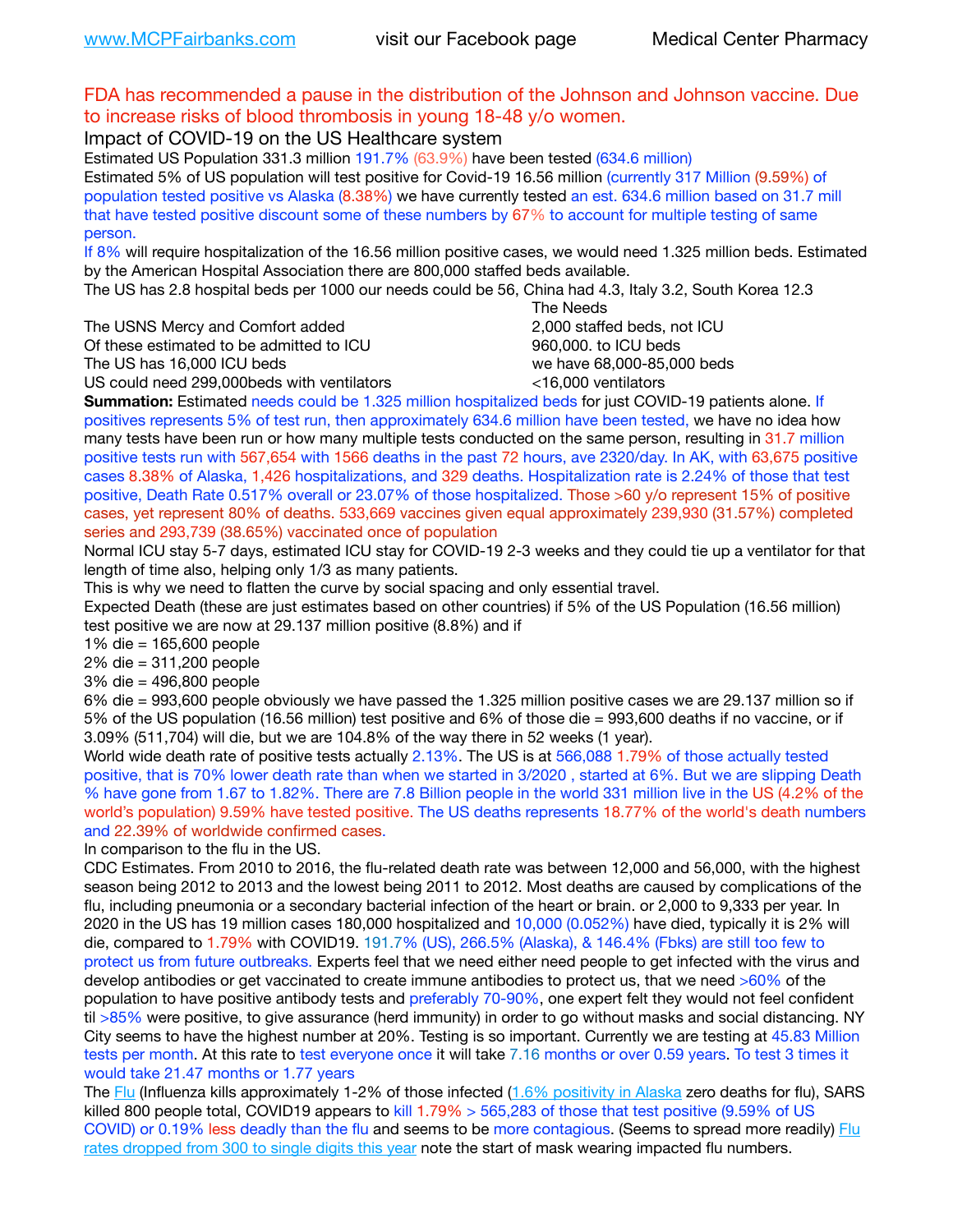Alaska has 63,675 so far, 6,886 in Fairbanks or 1 of every 9 of Alaskans, and with 35 of 329 deaths 1 in 9, the first case was transient foreign airline crew member. Interesting, the Source of Alaska's SARS-Cov2 virus originated not from East Asia by travelers or the west coast (Washington where it was first observed) , but came from the east coast of the US, and they were inoculated first from Europe, accordingly from New York's Governor and CDC. Currently 36 Variants known, only 6 of major concern in the US. (Europe's (china's)) Primary, plus an Ohio variant (COH.20G/501Y), California, [UK](https://www.cdc.gov/coronavirus/2019-ncov/transmission/variant-cases.html) (B.1.1.7), (7) South African (1.351), and (2) Brazil (P.1), we have seen 5, Europe's (China) [variant,](https://www.webmd.com/lung/news/20210318/cdc-who-create-threat-levels-for-covid-variants?ecd=wnl_cvd_031921&ctr=wnl-cvd-031921&mb=kYbf7DsHb7YGjh/1RUkcAW0T6iorImAU1TDZh18RYs0=_Support_titleLink_2) California, Brazil, UK, South Africa, in Alaska so far, the last 3 in particular as they have a 50% increase in transmissibility vs 20% in the others over the China variant.

**Best practice protection** is good personal Hygiene do not touch eyes, nose, mouth, wash hands frequently for at least 20-30 seconds, before you touch your face, and observe personal spacing of 6-18 feet. Remove your shoes in your house, frequently clean surface areas, let the cleaner sit 15-20 sec before wiping off. **We are recommending to wear any kind of mask.**

Drug treatment is being researched, but as yet not been verified, only suggested. Best to isolate those sick and isolate those most susceptible (old and preconditioned with risk factors)

**Risk factors:** Cardiovascular disease (56.6%), Obesity (41.7%), Diabetes (33.8%), age >60, respiratory problems, especially smokers or those who vape, High Blood Pressure

If you have been exposed self isolate for 2-4 weeks

One episode in China, a man tested negative for 27 days before showing symptoms. So Isolation may want to be considered up to 4 weeks not just 10-14 days.

Italy 1 in 10 positive cases admitted to ICU due to Hypoxic failure requiring mechanical ventilation. In NY it was 1 in 7 that required hospitalization, of the 5700 hospitalized 2634 were discharged (79% (2081)) or added (21%(553)), 9 in 10 put on a ventilator died.

Public policy development and education is important. **How Long does Covid-19 stay on objects**  $\Delta$ ir (dropleto in air, sneeze/cough) up to 3 hours

| All (dioplets in all, sheeze/cough) | ap to 3 Hours |                            |
|-------------------------------------|---------------|----------------------------|
| Copper                              | 4 hrs         |                            |
| skin (SARS-COV2)                    | 9.04 hrs      | (Influenza virus 1.82 Hrs) |
| droplets on skin (sneeze)           | 11 hours      |                            |
| Cardboard (Amazon Box)              | 24 hrs        |                            |
| Plastic surfaces/Stainless Steel    | 72 hours      |                            |
|                                     |               |                            |





#### Updated graph numbers. Project outward

| 1.5 m $(4.9$ ft)       |
|------------------------|
|                        |
| $2 \text{ m}$ (6.6 ft) |
| 6 m (19.7 ft)          |
|                        |
|                        |

Early viral testing tests to see if you currently have the virus.

Later antibody testing tells us if you have been exposed and survived.

But does not tells us if you have immunities to the virus. We will need to

have both tests done in order to open the community..

Viral Antigen and Viral RNA tells us you have the disease and can spread the disease and can or are currently sick.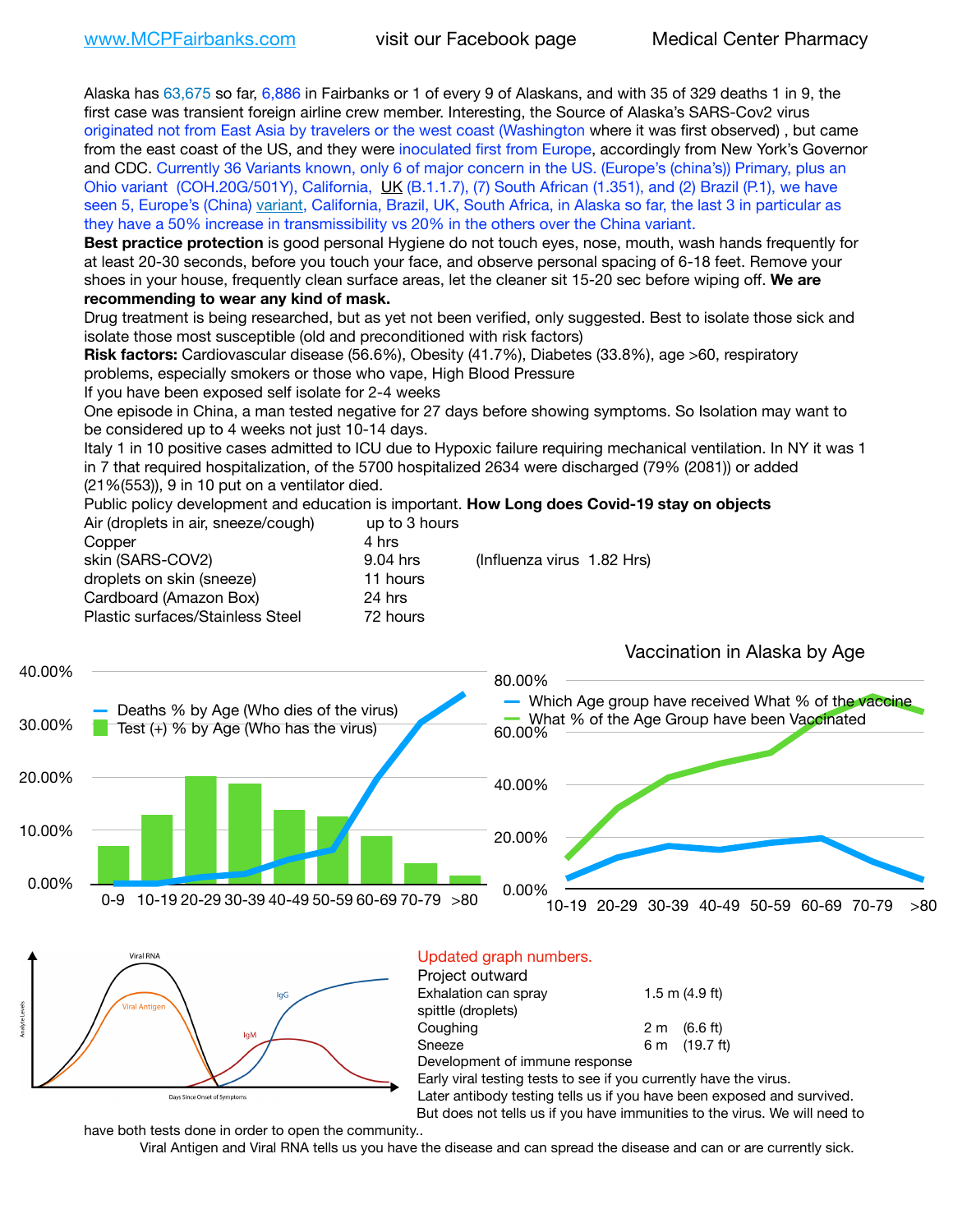IgM (short term) and IgG (long term antibodies) tells us you have experienced the virus or had the vaccine, and got over it. You may be resistant if your [antibody levels](https://www.cdc.gov/coronavirus/2019-ncov/lab/resources/antibody-tests.html) are high enough. [Current](https://l.facebook.com/l.php?u=https://www.itv.com/news/2020-10-26/covid-19-antibody-levels-reduce-over-time-study-finds?fbclid=IwAR3Dapzh1qIH1EIOdUQI2y8THf7jfA4KBCaJz8Qg-8xe1YsrR4nsAHDIXSY&h=AT30nut8pkqp0heVuz5W2rT2WFFm-2Ab52BsJxZZCNlGsX58IpPkuVEPULbIUV_M16MAukx1Kwb657DPXxsgDN1rpOQ4gqBtQsmVYiWpnHPJo2RQsU6CPMd14lgLnQnFWxfVi6zvmw&__tn__=-UK-R&c%5B0%5D=AT1GaRAfR_nGAyqcn7TI1-PpvqOqEKXHnz6TDWvRStMnOSH7boQDvTiwTOc6VId9UES6LKiOmm2m88wKCoolkJyOFvakt2Z1Mw8toYWGGoWW23r0MNVBl7cYJXB_UOvGklNHaNnaNr1_S7NhT3BSykNOBg) [View of antibodies/immunity](https://www.livescience.com/antibodies.html)[.](https://www.itv.com/news/2020-10-26/covid-19-antibody-levels-reduce-over-time-study-finds) We have tested currently 266.5% (88.8%) of the Alaskan population and over little over 191.7% (63.9%) of the US population, discount these numbers by 67% to reflect multiple testing of the same person. To be safe, we need at least 25% to see if we are making progress, [60%](https://www.jhsph.edu/covid-19/articles/achieving-herd-immunity-with-covid19.html) to [barely qualify](https://www.nature.com/articles/d41586-020-02948-4) to be safe, and [70-90%](https://www.mayoclinic.org/herd-immunity-and-coronavirus/art-20486808) to be assured we will not see a second wave of sickness. Some experts will [not feel safe til we are at 85%.](https://www.bannerhealth.com/healthcareblog/teach-me/what-is-herd-immunity)

Three types of clinical laboratory COVID-19 or SARS-CoV-2 tests are being developed:

Molecular Gene sequencing (current method), Viral antigen (testing parts of the virus), Host antibody tests (serology). They detect the virus in different ways.

Mask & [Mask Usage:](https://www.nationalgeographic.com/history/2020/03/how-cities-flattened-curve-1918-spanish-flu-pandemic-coronavirus/) N95 filter out 95% of the particles in the air 3 microns in size or larger.

Mold sizes are about 10-12 microns in size. Bacteria are larger, so is dust

Gas molecules and viruses are smaller. PM2.5 are 2.5 microns in size.

**Viruses** can be 1 micron in size, 0.3 micron in size, or 0.1 microns in size, so they **will pass right through**. **We recommend wearing any mask, the mask may provide up to 5 times the protection** ver **wearing no mask at all**. It still **does not protect** the wearer from contracting the infection, it **can inhibit** the spreading, something is **better than nothing at all**.

**Remember there is a clean side ( the side towards you) and a dirty side,** the side to the contaminated air is dirty. If you are COVID positive then this is reversed. When handling the mask, do not touch the dirty side and then touch your face, Wash properly your hands first after touching the dirty side before touching your face. If you are infected the dirty side is the inside surface of the mask. Wash your homemade mask in hot water wash >133F (for at least 10 minutes) and rinse to sanitize with high heat >133F Plus and a weak bleach or peroxide (not Both) the mask. Daily if possible. If you are a frontline health care provider with a homemade fabric mask 2 hours. Do not touch the dirty side.

**Alcohol solutions** should be 60-80% alcohol **70%** is optimal. **Keep wet and rub 30 seconds**, or Happy Birthday song sung 3 times. **Hydrogen peroxide diluted to 2%** or 4 teaspoonful per quart of water (20ml per 946ml) Bleach the same ratio **Vinegar and ammonia are good cleaning agents, but not disinfectants**. **Do not mix** any of these agents together, toxic fumes can result. **Disinfectants, in order to be effective**, should remain on the applied surface, to be cleaned moist **(wet) for 30 seconds to 4 minutes** depending on material. Caution may dissolve glue or adhesives or bleach and discolor items, check with manufacturers. Do not let it get inside electronic devices. UV (10 minutes), [UV light](http://www.docreviews.me/best-uv-boxes-2020/?fbclid=IwAR3bvFtXB48OoBBSvYvTEnKuHNPbipxM6jUo82QUSw9wckxjC7wwRZWabGw) only kills where it can see.

#### **Myths**

Taking hot baths, using colloidal silver, eating garlic soup, gargling with bleach are not proven to be effective. We have already seen using chloroquine taking the wrong form in the wrong dose can be fatal, one death and one critically injured. (see Arizona couple after listening to the president)

**We have heard of all kinds of cures.** To date there is no curative or preventative treatments, only supportive therapy. At this point there is **no proof** that Quinine, zinc, Hydroxychloroquine, Chloroquine, or Vitamin C works. As they say wives-tale at best, irresponsible reporting most likely. We have seen no information that they work, ineffective dosing issues, over-dosing issues, permanently killing the senses of smell or taste, inappropriate usage, cardiac arrhythmias, and death from the usage of these agents have been reported.

The virus may die out with heat of summer, or cold weather, this is a myth, There are a couple of studies at show the virus can withstand 98F. We know the body tries to use up to 104F to potentiate our immune system, to kill viruses. Taking NSAID, Aspirin, Ach-Inhibitors, Arb's and you get the COVID-19 infection are not contraindicated and no clinical evidence that says you should stop any of these classes of medications. It would be misguided and ill advised if you did so In other words, Unless your doctor makes changes, keep taking your medications unless told to do otherwise.

As of 12/21/20, DHSS is aware of 11 reports regarding possible allergic reactions from Alaska's hospitals to CDC: Bartlett Regional Hospital (8), Providence Alaska (2) and Fairbanks Memorial Hospital (1). Two were identified as anaphylaxis and one of those resulted in hospitalization for ongoing monitoring. In the other three cases, symptoms were mild and not considered anaphylaxis. Symptoms have resolved in all cases and the hospitalized patient has been discharged and is doing well. The CDC said there appears to be no obvious geographic clustering of these reactions, nor was a specific production lot involved. People who experience anaphylaxis after the first dose should not receive a second dose, according to CDC recommendations.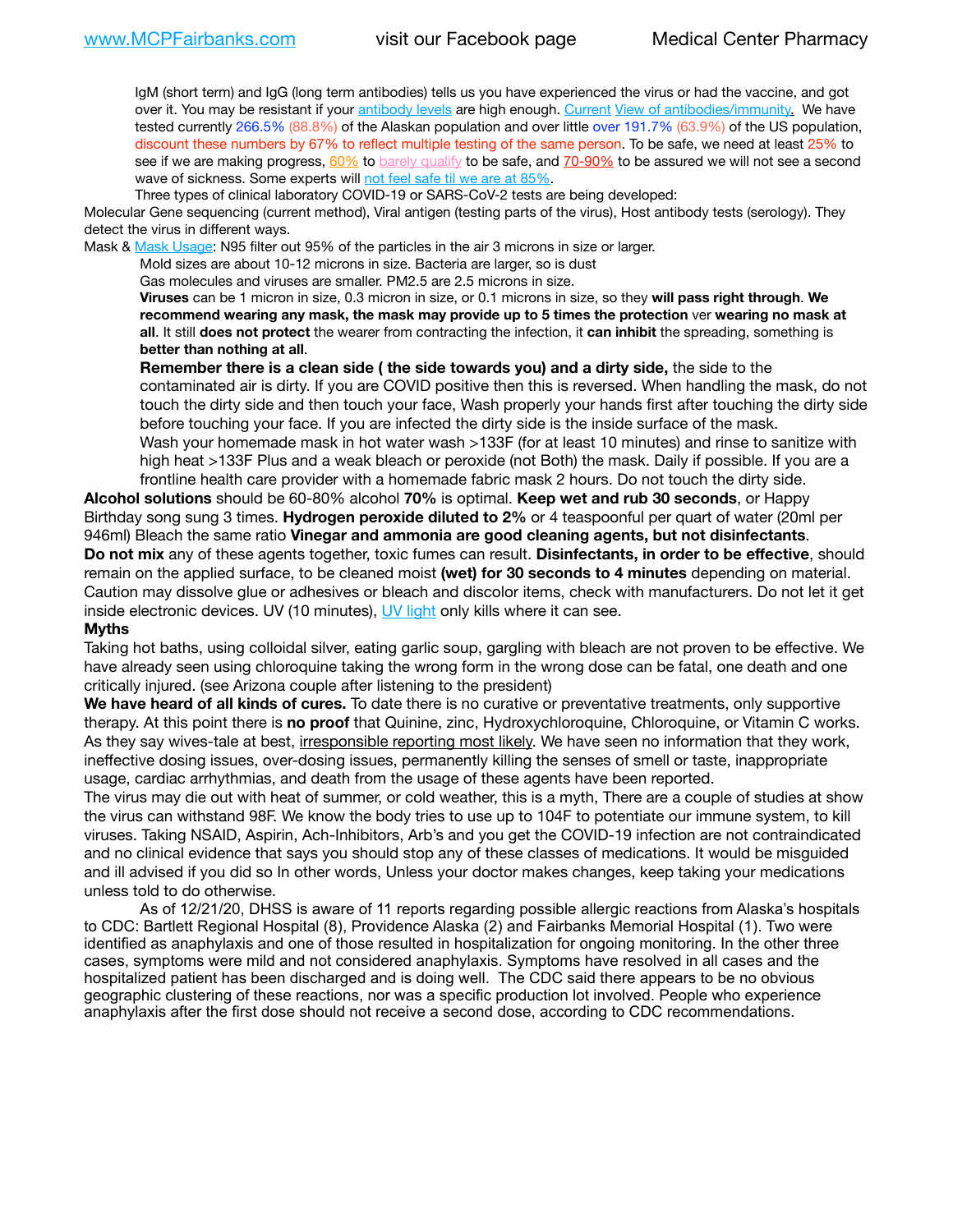Most Alaska adults have at least one ongoing condition that increases their chances of getting seriously ill with COVID-19.



| <b>Conflict</b>                                | <b>Combat Death</b> | Past 72 hours |
|------------------------------------------------|---------------------|---------------|
| <b>Revolutionary War</b>                       | 8,000               |               |
| <b>Civil War</b>                               | 214,938             |               |
| <b>World War I</b>                             | 53,402              |               |
| <b>World War II</b>                            | 291,557             |               |
| <b>Korean Conflict</b>                         | 33,686              |               |
| Vietnam                                        | 47,424              |               |
| <b>Gulf War</b>                                | 149                 |               |
| Afghanistan                                    | 1,833               |               |
| Iraq                                           | 3,836               |               |
| <b>1918 Flu</b>                                | 675,000             |               |
| 9/11 deaths                                    | 2,977               |               |
| COVID19 deaths from 1/20/2020<br>to 04/19/2021 | 567,654             | 1,566         |

Check our website [www.MCPFairbanks.com](http://www.MCPFairbanks.com) for the 13 testing sites in the interior of Alaska.

Alaska is in Phase 2, Where everyone over the age of 16 years old qualify to receive the vaccination. Those under the age of 16 will be announced at a later time, pending research results from The companies producing the vaccines and the FDA approval process. Be sure to keep and save your proof of vaccination cards as you may need it for travel purposes in the future.

Gao Fu, the director of the China Centers for Disease Control, admitted on 4/10/2021 that the country's vaccines don't exactly give Covid-19 a knockout blow. One study from Brazil found that the vaccine from the Chinese company Sinovac was 50.4% effective, compared to Pfizer's 97%. Fu said the government is looking for ways to boost effectiveness.

# Many Alaskans live with underlying health concerns

You can not change your age but you can affect change with other risk factors. Nov. 17, 2020 for more information check out [Alaska DHSS Insights](http://dhss.alaska.gov/dph/Epi/id/Pages/COVID-19/blog/20201117.aspx)

Epidemiologists within the Section of Chronic Disease Prevention and Health Promotion analyzed reports from about 8,500 randomly-selected Alaska adults who participated in the annual [Behavioral Risk Factor Surveillance System \(BRFSS\)](http://dhss.alaska.gov/dph/Chronic/Pages/brfss/default.aspx) telephone survey between 2016 and 2018. About 67% of Alaska adults — two out of three — have at least one of the following ongoing health concerns that have been shown to increase chances for serious illness from COVID-19: